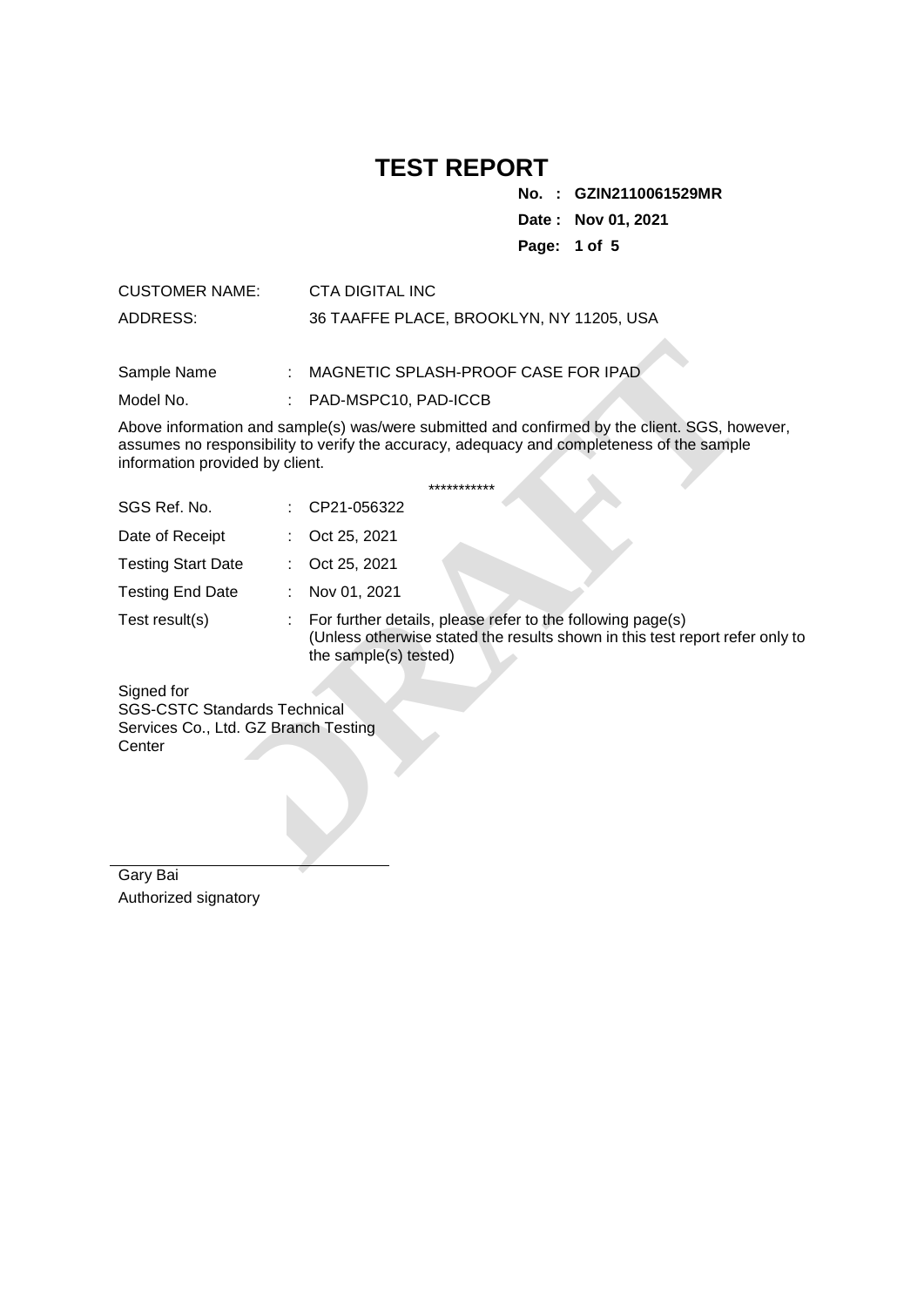**No. : GZIN2110061529MR Date : Nov 01, 2021 Page: 2 of 5** 

Summary of Results:

| No. | Test Item | ™est Method                        | Result     | Conclusion |
|-----|-----------|------------------------------------|------------|------------|
|     | IPX1      | IEC 60529:1989/AMD2:2013/COR1:2019 | See result | Pass       |

Note: Pass : Meet the requirements; Fail : Does not meet the requirements; / : Not Apply to the judgment.

Original Sample Photo:

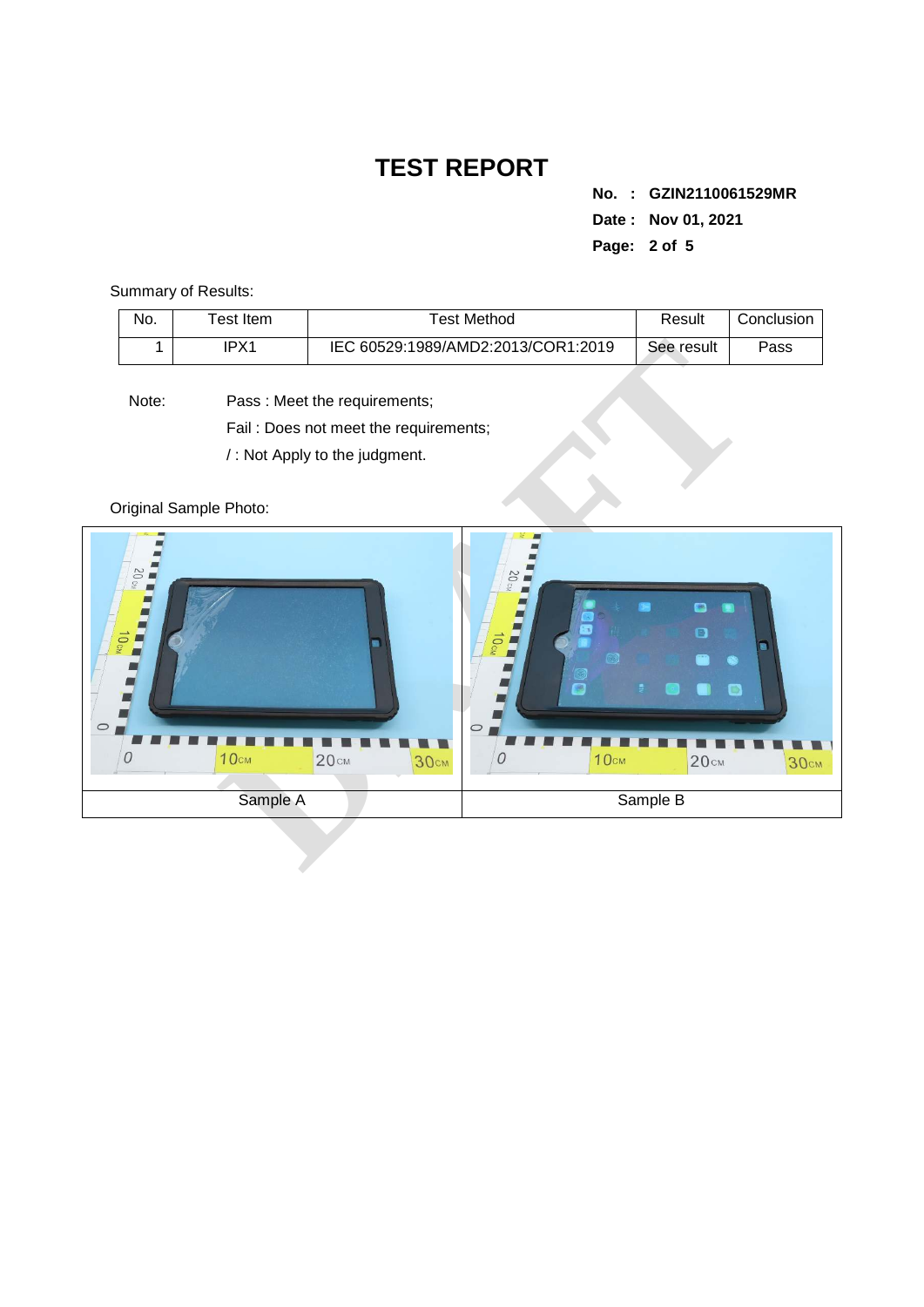**No. : GZIN2110061529MR Date : Nov 01, 2021 Page: 3 of 5** 

Test Item: IPX1

Test Condition:

#### Test Result:

| Test Item: IPX1        |                                                                          |                                     |            |
|------------------------|--------------------------------------------------------------------------|-------------------------------------|------------|
|                        | Sample Description: Phone case                                           |                                     |            |
|                        | Test Method: IEC 60529:1989/AMD2:2013/COR1:2019                          |                                     |            |
| <b>Test Condition:</b> |                                                                          |                                     |            |
|                        | Flow rate: 1mm/min                                                       |                                     |            |
|                        | Test Distance: 200mm                                                     |                                     |            |
|                        | Test duration: 10min                                                     |                                     |            |
|                        | Lab Environment Condition:15 $\degree$ C ~ 35 $\degree$ C, 25%RH ~ 75%RH |                                     |            |
| <b>Test Result:</b>    |                                                                          |                                     |            |
| Sample                 | Result                                                                   | Client's requirement                | Conclusion |
|                        | 1. No visual ingress of water;                                           | 1. No visual ingress of water;      |            |
| A                      | 2. After the test, the screen touch                                      | 2. After the test, the screen touch | Pass       |
|                        | could be used.                                                           | can be used.                        |            |
| B                      | No visual ingress of water                                               | No visual ingress of water          | Pass       |
| Test Photo:            |                                                                          |                                     |            |
|                        |                                                                          |                                     |            |

### Test Photo:

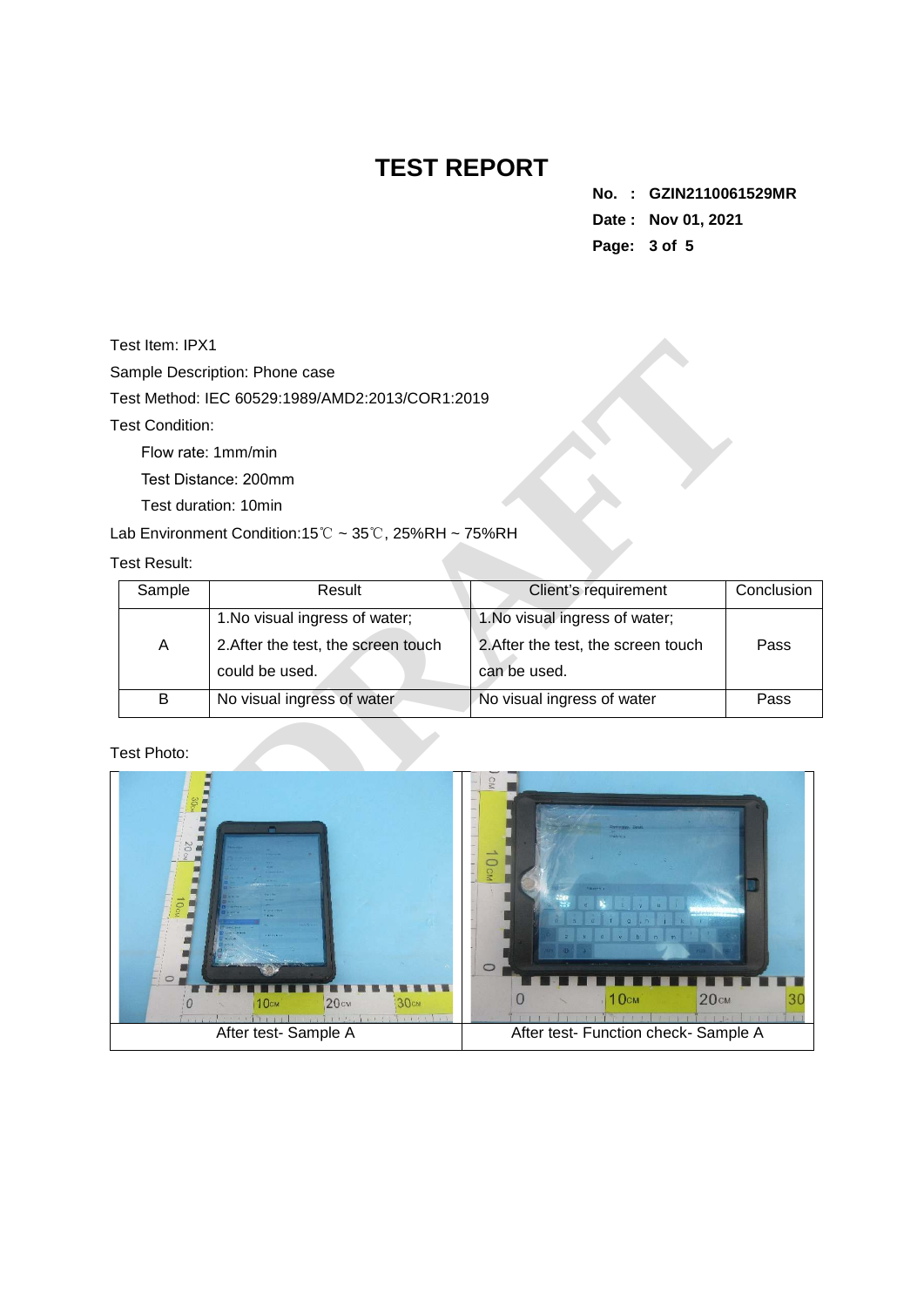**No. : GZIN2110061529MR Date : Nov 01, 2021 Page: 4 of 5**